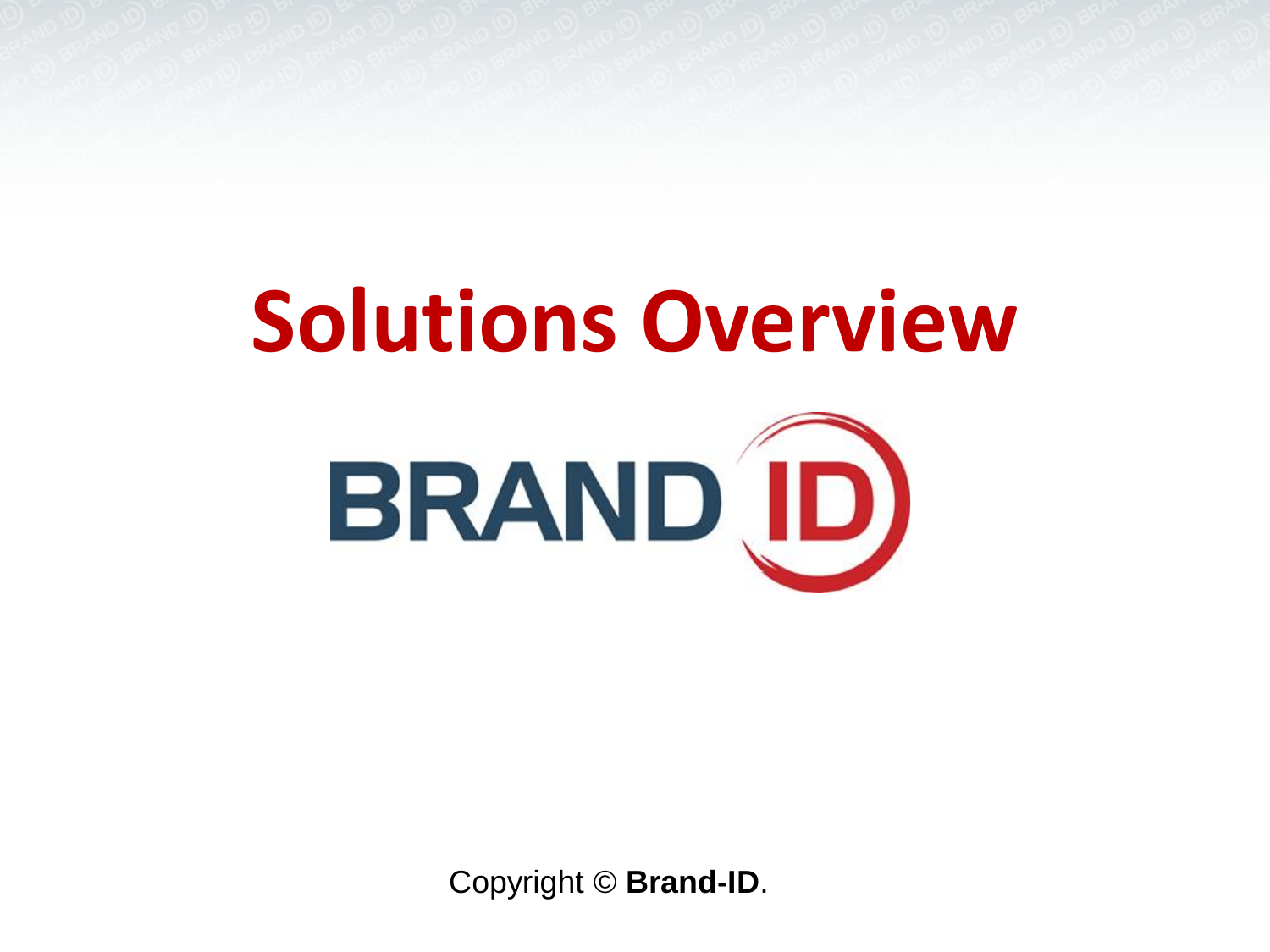## **How do we protect brands and <br>
<b>C**BRAND ID **consumers?**

**CHKTAG or CHKCODE with UNIQUE PIN securely applied to Product**



**Product is released to the Market**

**Genuine product check or not**

**End Consumer purchases and verifies UNIQUE PIN**

Species: Zea-Mays **SCHKCODE** Status: C1G Sampled: DEC 2016 Lot No.: 16-16-2023-1HHP **Treatment: PROTREAT & MAXIM** SMS UNIQUE PIN to 22776 TO VERIFY PIN: 0250069798631865

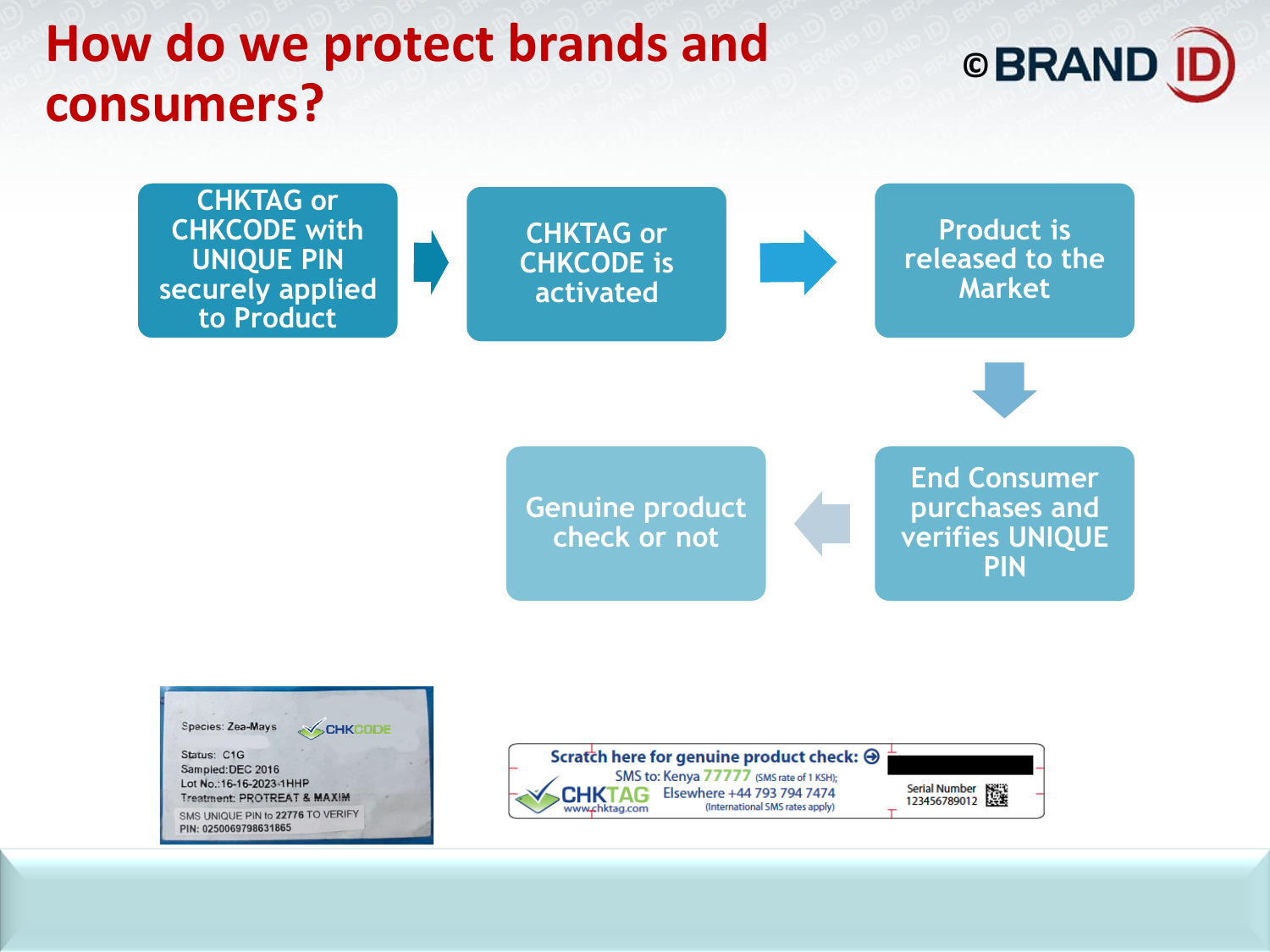## **How do we track and trace products <br>
<b>EXAMPLE PRAND ID in the supply chain?**



**SHIPPED** 







**Distributors** scan or input pallets or boxes online that have been SHIPPED

**DELIVERED** 





**Retailers** scan or input pallets or boxes that have been DELIVERED online



**Manufacturers** 

scan or input pallets online on ORDER CONFIRMATIO N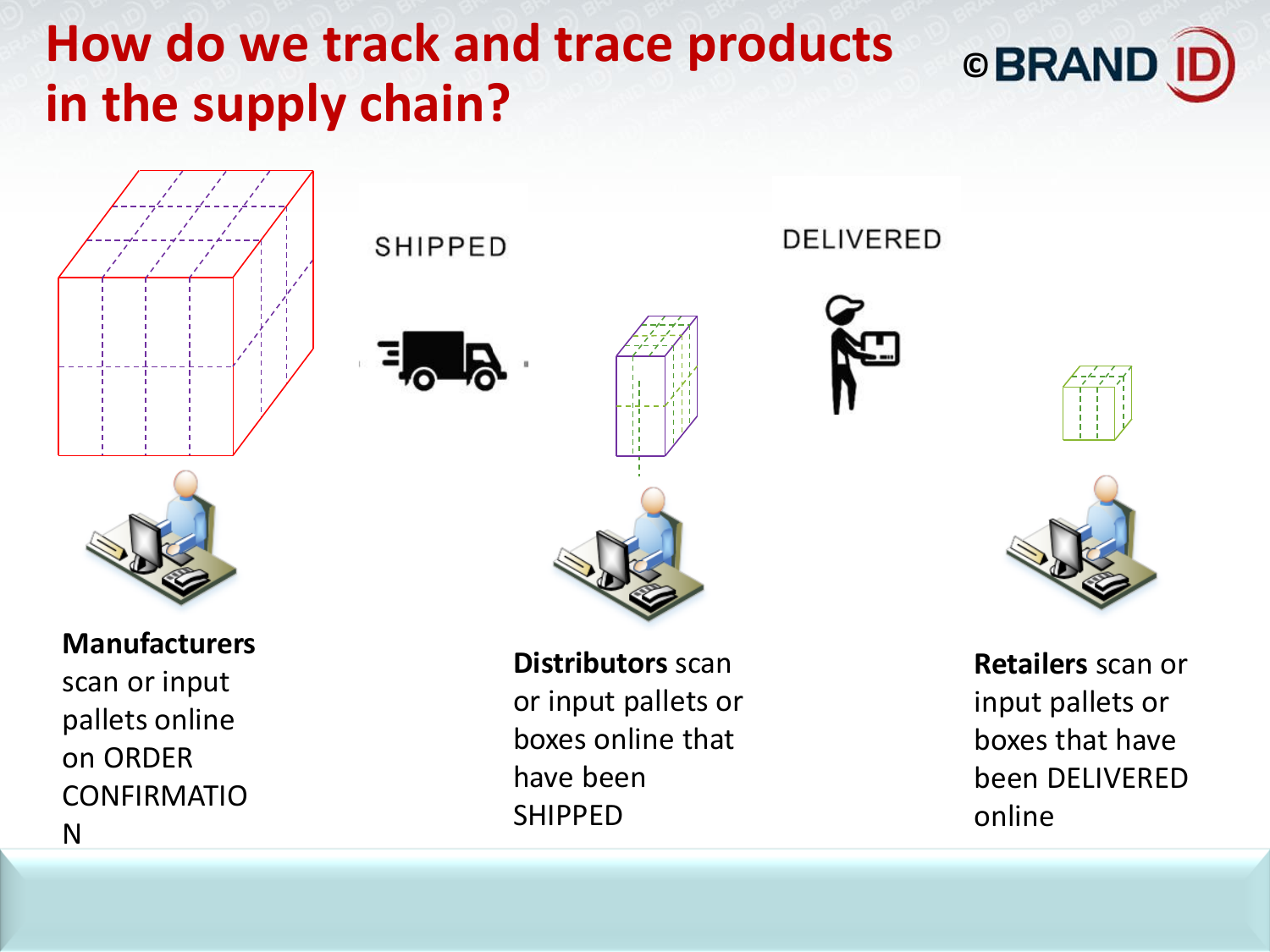# **How do we protect government ©BRAND revenue?**

- Customs officials, inspectors and/or consumers equipped with Mobiles send the unique code on the product by SMS, web via GSM or Satellite *Or:*
- Scan the Data Matrix 2D code using a mobile phone's camera & SARS App
	- Address of verification webpage is included in 2D barcode
- Results in instant verification with critical data for our analytics platform.

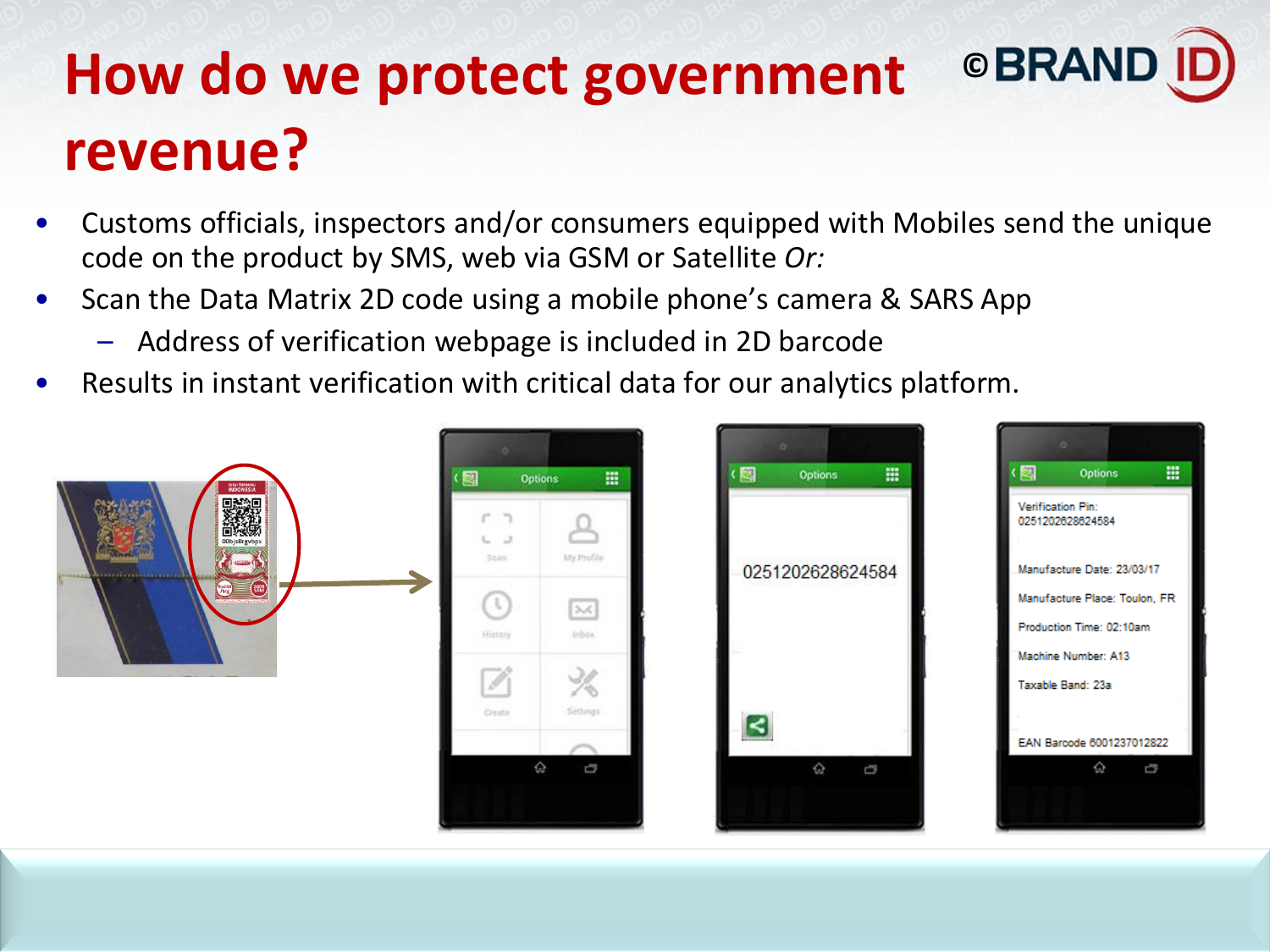# **How do we help engage with consumers and beneficiaries?**



- Through automated competitions and loyalty programs
- Through warranty automation activation
- Through cashless transfers. Cashless transactions minimize risks of fraud as no actual finances are transferred – only transferrable value of food, farm inputs, etc.

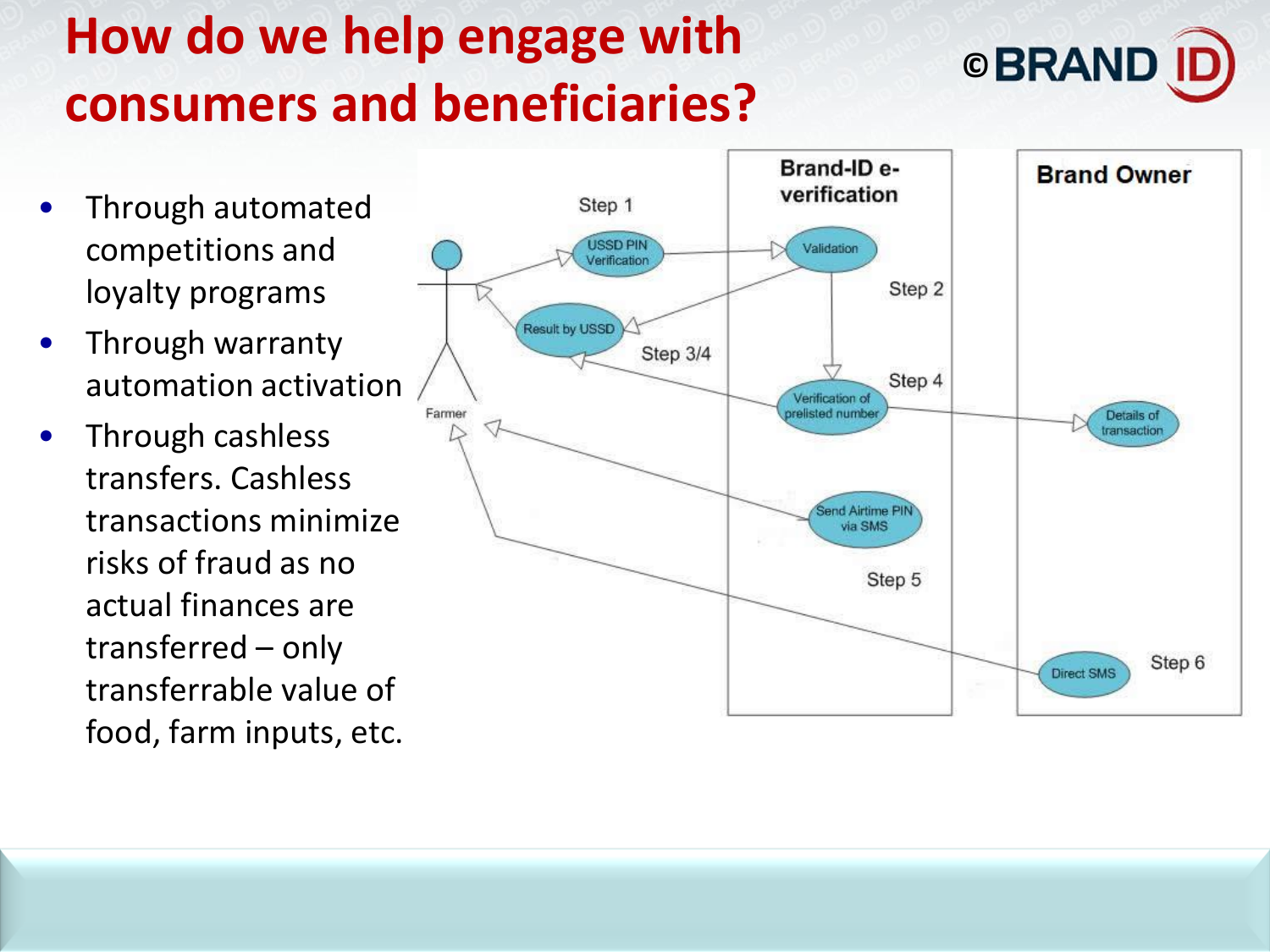### **You cannot improve consumer engagement if you don't know how to measure it.**



We analyze authentication details & sales trends are independently indicated in real time, by product, through the day, week, month….

**All information is treated with utmost confidentiality in accordance with the Data Privacy Laws (Kenya's Data Protection Act, 2019; GDPR)**



**©**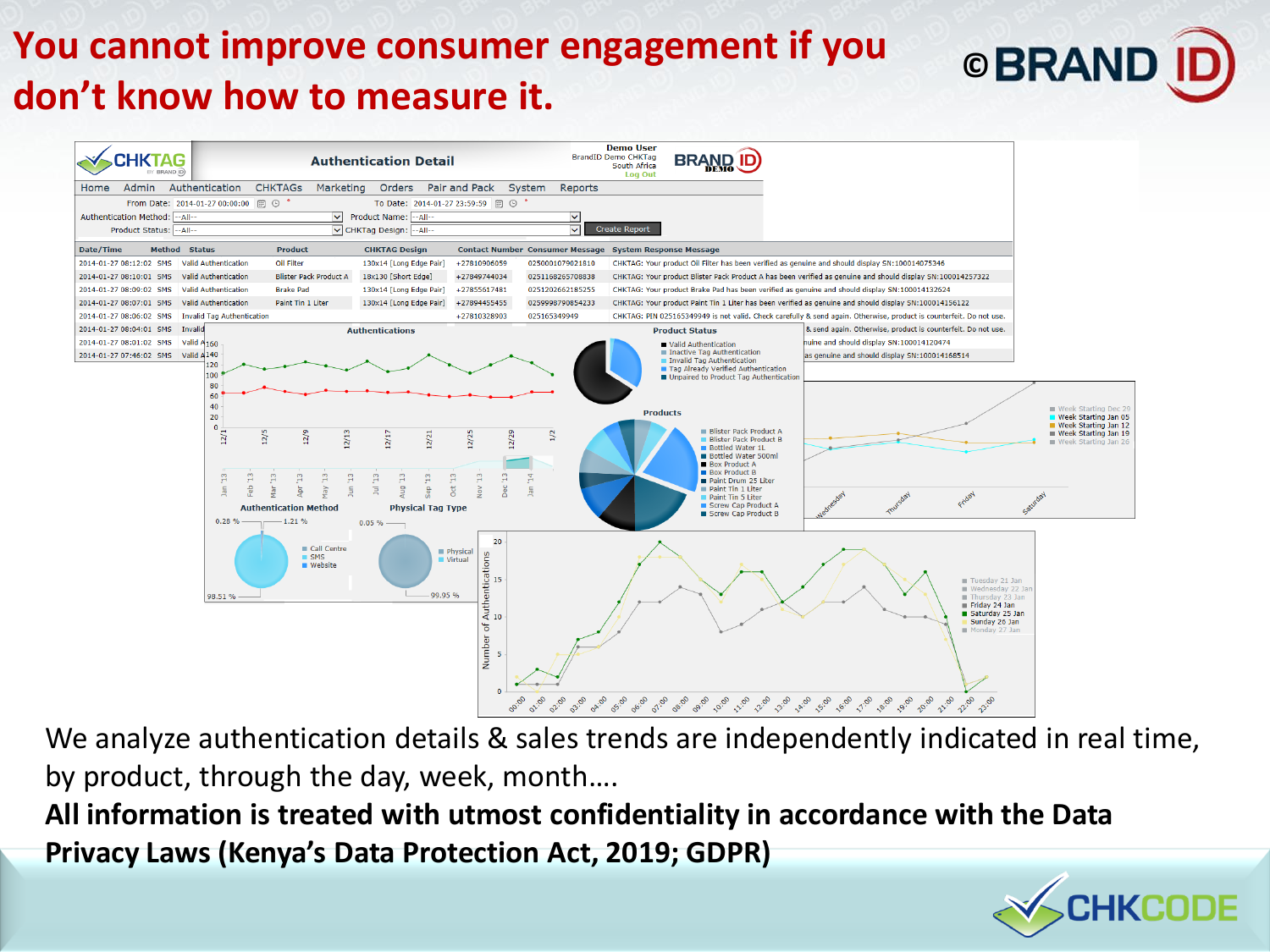# **© Enabling a circular economy**

- We know how to Extended Producer Responsibility (EPR) in the form of a takeback, or recycling program through a pull at the end of life.
- Brand owners have a greater say in how product take-back and recycling scheme will operate.
- By enabling EPR, our focus is on establishing effective programs to collect valuable materials so that they can be reused, and reused profitably, resulting in social, economic, and environmental benefits; in-line with Sustainable Development Goal 12 and 13



**AND PRODUCTION**